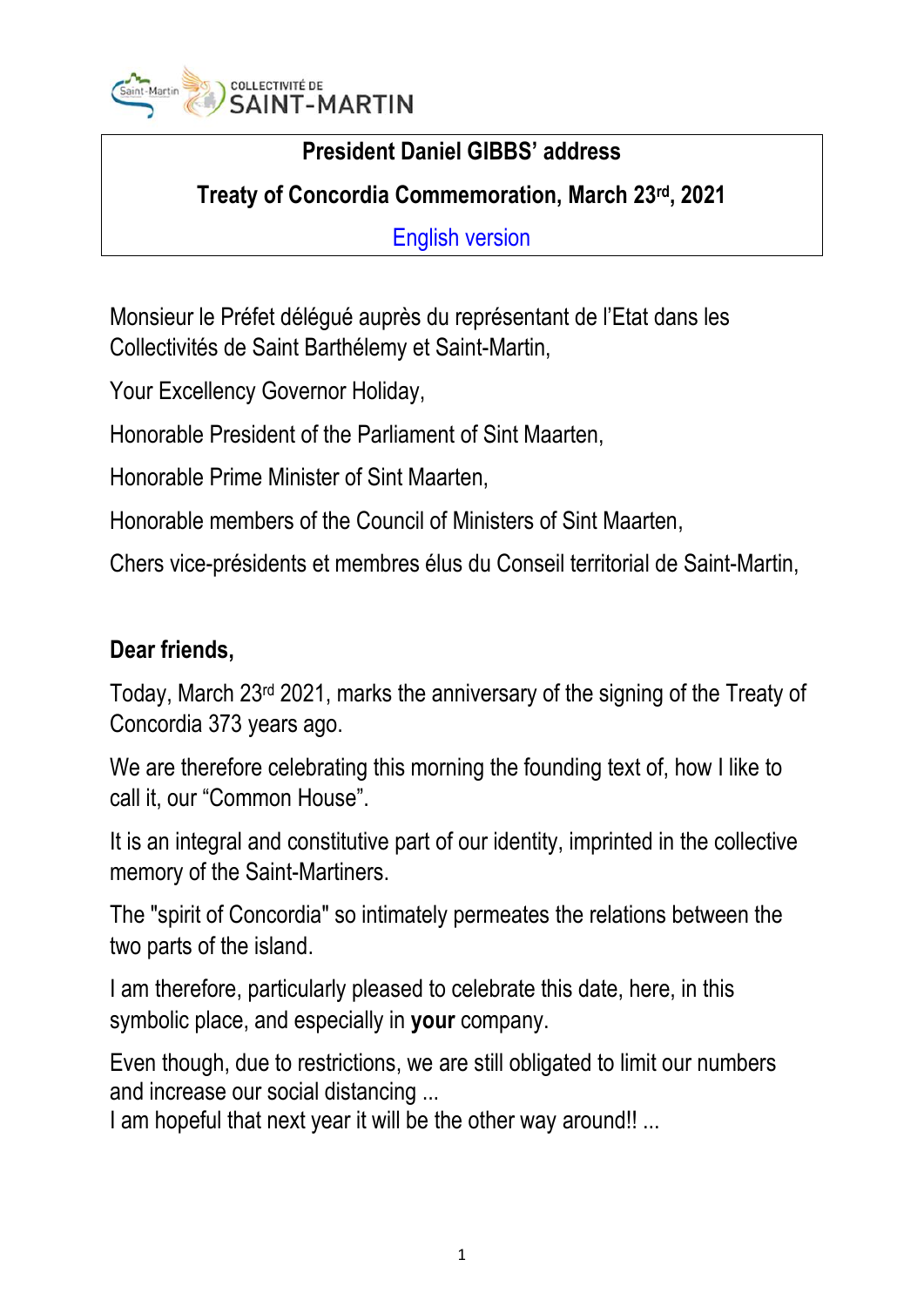

On the brighter side of things, at least today, we have avoided having another virtual ceremony.

I have been insisting on this point for a year:

In order to exchange good practices and get messages across, nothing can substitute human interactions.

For we do not make History on Zoom or Teams …

We cannot build a common future only by videoconferencing.

All the more so when the health situation has significantly improved on both sides of the island.

Last September, the Saint-Martiners came together as one to contest the closure of the border. And rightfully so.

Honor, courage and common sense prevailed.

And the predicted health apocalypse that was so greatly apprehended, did not happen.

Today, we lead a more or less "normal" life, while the virus circulates twice as less than in our respective metropolises ...

Naturally, great caution remains in order, while waiting for the life-saving collective immunity, in particular thanks to the increasing of vaccination campaigns.

Contrary to received ideas, I know that Saint-Martiners are being cautious and respectful of the barrier gestures.

And are doing so with practicality and responsibility, without giving in to panic and collective hysteria.

Even though we have avoided being wrapped in cotton wool once again, the French side is never-the-less experiencing a form of "house arrest" for the last two months.

The drastic limitations of air travel to our metropolises, to our regional environment and to our most important tourist market hamper us, handicap us, suffocate us.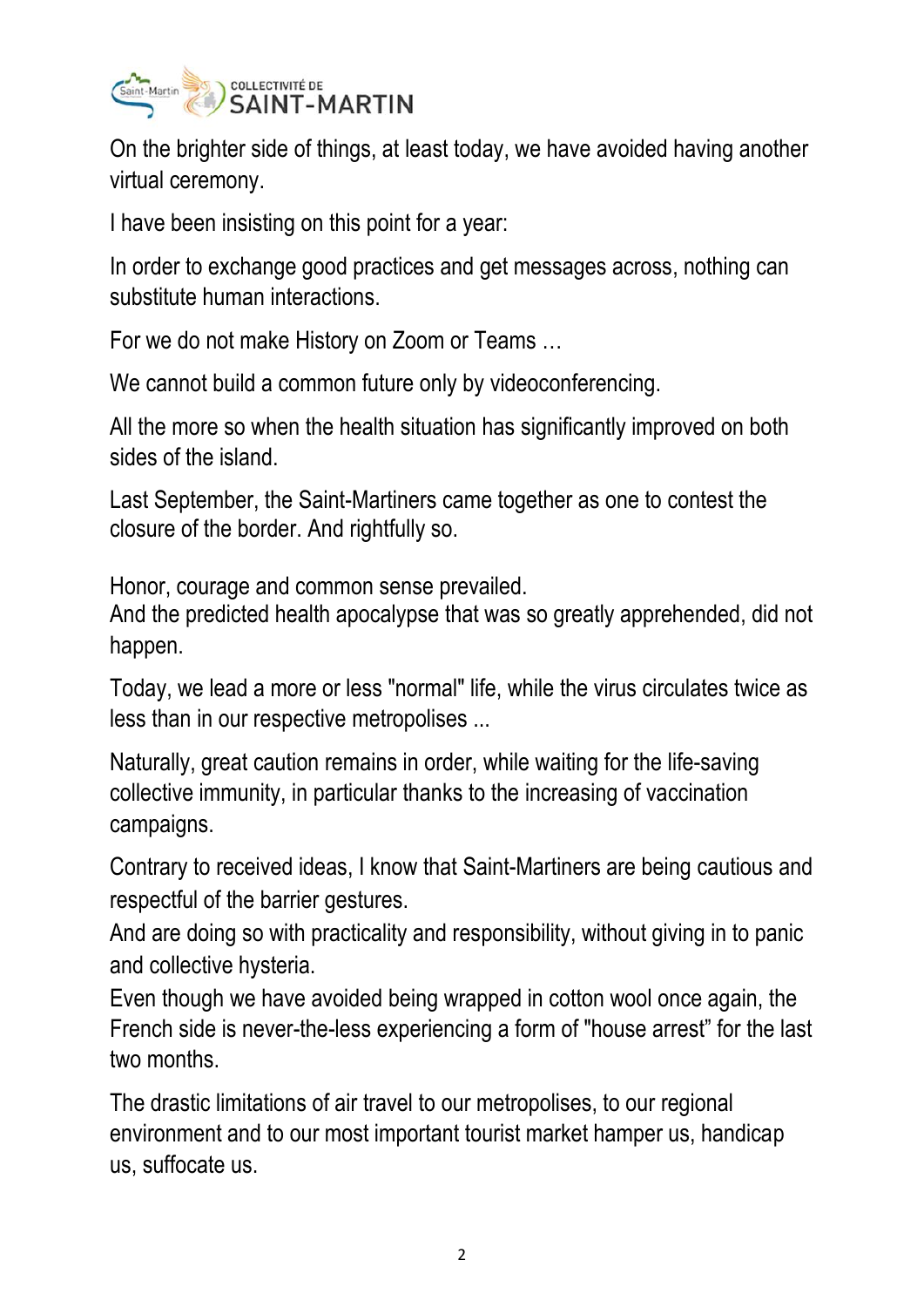

I am at the head of a Territory which essentially lives from Tourism, whether it is international, national or regional.

Without tourists, we can no longer function, I cannot breathe !

Flexibilities are necessary, even vital, in the coming weeks if we want to save our tourist economy and save our social cohesion.

Because a social explosion would have substantial economic, societal and security consequences on the entire island of Saint-Martin.

As hurricanes do not distinguish between the North or South of the island; neither do social storms...

Saint-Martin must therefore continue to welcome tourists, without unjustifiable restrictions that are not justified by the health situation.

While at the same time, all Saint-Martiners, from the Northern and the Southern side of the island, must be able once again to travel freely to Europe.

And be able to renew ties, particularly family ties, with the surrounding islands, such as Anguilla, Saba, Guadeloupe to name a few ...

With this in mind, today more than ever, we must find solutions, among ourselves and in conjunction with the French Republic and the Kingdom of the Netherlands, in terms of shared health protocols and increase our rapid testing capacity.

The need for multilateral discussions, through our quadripartite meetings, the famous "Q4s", are therefore necessary more than ever.

The elected officials of Saint-Martin, unanimously asked, in September 2020 and in February 2021, that a "Q4" face-to-face meeting be held as soon as possible, specifically dedicated to health issues.

Perhaps there will be, in the coming weeks, a window of opportunity for such a meeting since the legislative elections in Holland have just been courageously held, a few days ago despite the threats of a potential "third wave"...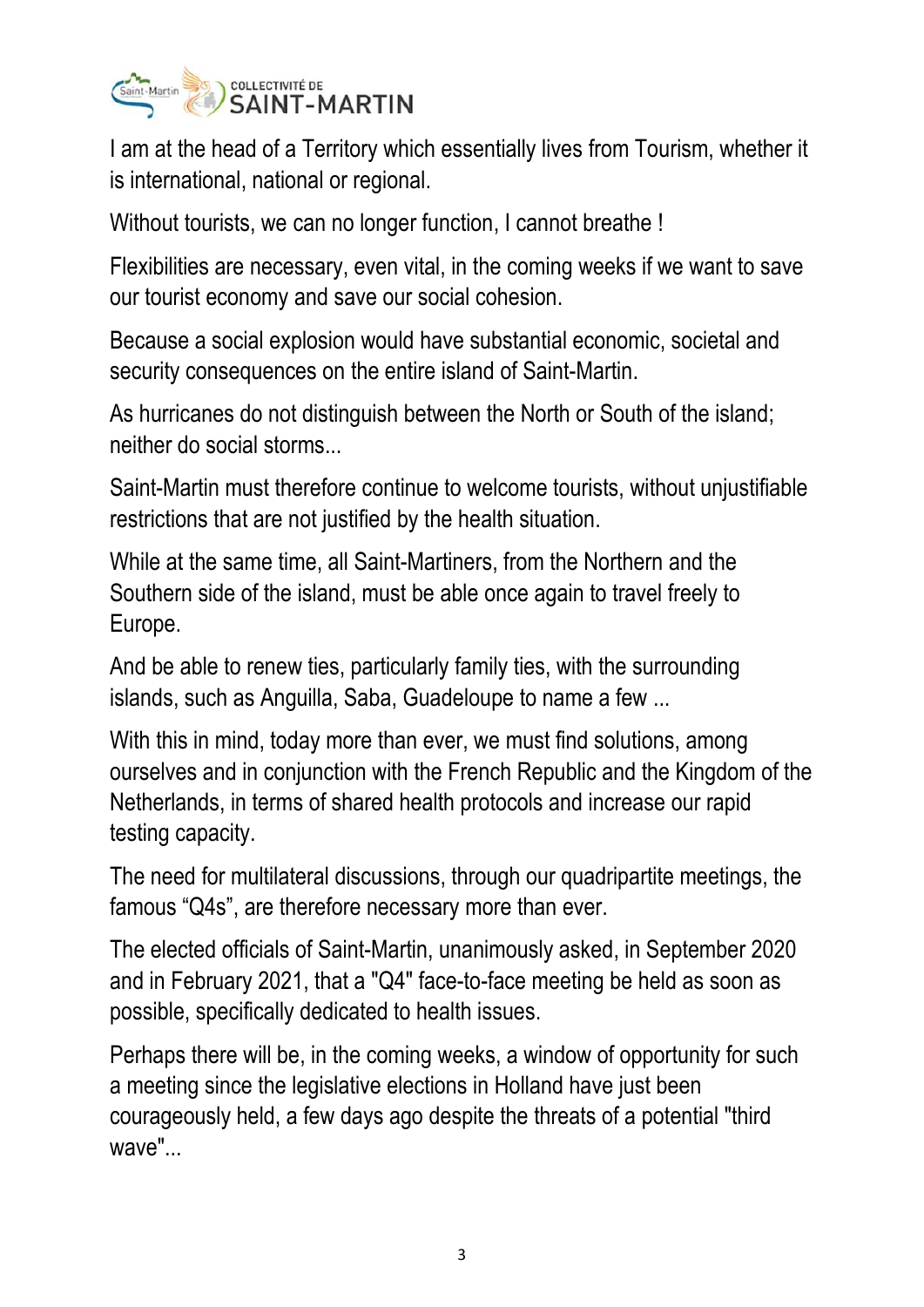

Beyond health issues, we must, and this is a theme dear to me, improve and deepen cooperation between the two parts of the island.

On November 11th, on the occasion of Saint-Martin's Day, I made a few suggestions in which I've firmly believed in for several years.

A French and Dutch United Congress, bringing together on an equal footing, the Executives of the two territories (Executive Council of Saint-Martin and Government of Sint Maarten), will undoubtedly constitute the appropriate political tool.

And this, in order to be able to progress together, to define priorities, to retain half a dozen subjects and to set a program of actions to be carried out in the medium term.

The mode of operation of this political body has yet to be defined together. Our Collectivité has made a commitment by proposing a first draft for reflection.

The Prime Minister of Sint-Maarten sent me a few days ago a draft "Declaration of Intent" and I warmly thank her for it.

This text will be carefully examined by my Services. The Collectivité of Saint-Martin will therefore make its suggestions in the coming days.

I will meet in the process, my Executive Council to discuss this project.

I would like for this Document to be officially signed, perhaps right here, and as soon as possible.

This will be an opportunity to set up, a Steering Committee intended to bring the United Congress project to completion as quickly as possible.

This Working Group would include technicians from our two Territories, assisted by consultants: those, on the Dutch side, from the European Development Fund (EDF) and those, on the French side, from the Mission Opérationnelle Transfrontalière (MOT).

I wish for the United Congress to be set up, informally to begin with, as soon as possible.